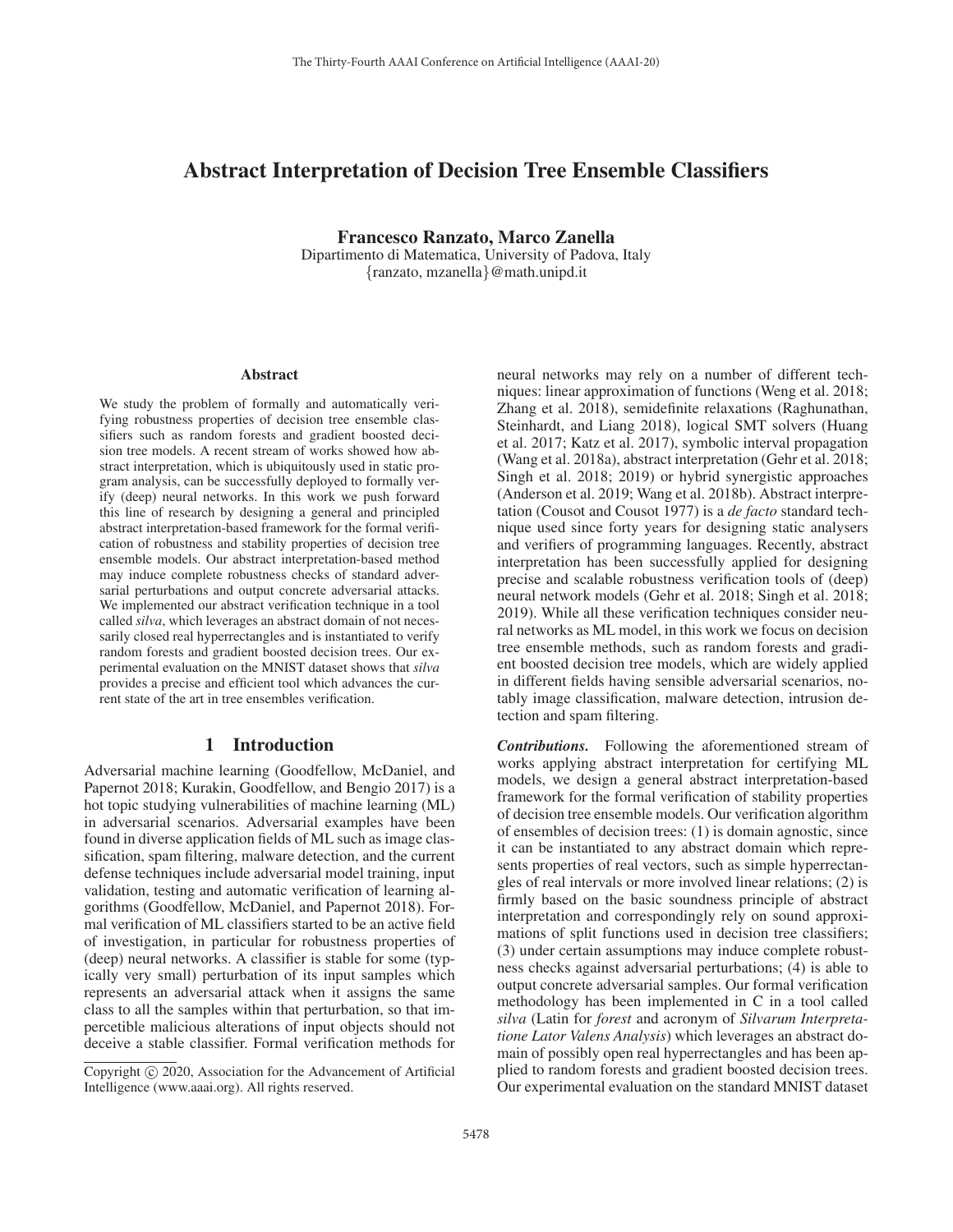and on the Sensorless dataset used by (Chen et al. 2019a) shows that *silva* provides a precise and efficient tool both for deriving the robustness metrics of forest classifiers and for performing a complete check of the robustness to adversarial perturbations of input samples. Our evaluation also compared the performance of *silva* against a recent robustness verification tool of tree ensembles (Törnblom and Nadjm-Tehrani 2019b), and this showed that *silva* improves on the current state of the art. The following three images display:



on the left, an original image  $O$  from the test set of MNIST, correctly classified as 7 by a random forest using 100 decision trees with maximum depth 100; in the middle, an image A which is automatically generated by *silva* as adversarial attack of O for a perturbation  $\pm 1$  of the brightness values of its pixels; on the right, a gray/black/white image showing which pixels change from  $O$  to  $A$  where gray means unchanged, black  $+1$ , white  $-1$ . The image A is an adversarial example because it is classified as either 2 or 7 (i.e., there is a tie between the scores of 2 and 7) by the same  $100 \times 100$ random forest which classifies <sup>O</sup> as 7. When *silva* infers that an input sample  $O$  is not robust for a given input perturbation  $P(O)$ , it also outputs a symbolic representation in its underlying abstract domain of a whole set of adversarial attacks in  $\mathcal{P}(O)$ , so that the above attack image A has been randomly selected in  $P(O)$ .

*Related Work.* It is only recently that adversarial attacks and robustness of tree ensemble classifiers started to be a subject of investigation (Andriushchenko and Hein 2019; Calzavara et al. 2019; Calzavara, Lucchese, and Tolomei 2019; Chen et al. 2019a; 2019b; Einziger et al. 2019; Kantchelian, Tygar, and Joseph 2016; Törnblom and Nadjm-Tehrani 2018; Törnblom and Nadjm-Tehrani 2019b; Törnblom and Nadjm-Tehrani 2019a). The most related work is the robustness verification tool of tree ensembles by Törnblom and Nadjm-Tehrani (2019b) called VoTE. This is an abstraction-refinement procedure which iteratively refines a partition of the input space where each block of the partition is an hyperrectangle. The main differences between *silva* and VoTE can be summarized as follows: (i) VoTE is not designed as a principled abstract interpretation of decision tree ensembles, in particular it is not parametric on a generic abstract domain but it is specifically tailored for partitions whose blocks are hyperrectangles; (ii) the soundness and completeness properties of the verification algorithm of VoTE are not formally proved; (iii) VoTE does not output counterexamples to the robustness of some input sample. By contrast, *silva* is a robustness verification algorithm firmly based on the principles of abstract interpretation (Cousot and Cousot 1977) which: (1) is fully parametric on a given abstract domain (thus generalizing to so-called relational abstract domains) and its abstract elements and operations (in particular, bottom and meet); (2) is endowed with a formal soundness and completeness proof, in particular the conditions guaranteeing a sound/complete verification check are explicitly given; (3) outputs counterexamples to robustness

when they exist; (4) can therefore benefit of all the wellestablished methods of abstract interpretation used in static program analysis, e.g., advanced relational abstract domains and completeness reasoning (Rival and Yi 2020).

# 2 Background

*Classifiers.* Given an input space  $X \subseteq \mathbb{R}^d$  of feature vectors and a finite set of classification labels  $\mathcal{L} = \{\ell_1, ..., \ell_m\}$ ,<br>a classifier is a (total) function  $C : X \to \Omega(C)$  where a classifier is a (total) function  $C : X \rightarrow \wp_+(\mathcal{L})$ , where  $\varphi_+(\mathcal{L})$  denotes the set of nonempty subsets of  $\mathcal{L}$ , which assigns at least one label to every input in  $X$ . The application  $\bigcup_{\mathbf{x} \in Y} C(\mathbf{x})$ . ML classifiers typically output the set of labels begins maximal seems for some function seems  $\colon Y \to \mathbb{R}^{|L|}$ of C on a set  $Y \subseteq X$  of inputs is simply denoted by  $C(Y) \triangleq$ <br> $\Box$   $\Box$   $C(\mathbf{x})$  ML classifiers typically output the set of labels having maximal score for some function  $score: X \to \mathbb{R}^{|\mathcal{L}|}$ , i.e.  $C(\mathbf{x}) = \{ \ell_i \in \mathcal{L} \mid \forall j$ .  $score(\mathbf{x})_i \geq score(\mathbf{x})_j \}$ . Score functions are the output of a learning algorithm on some training dataset  $D \subseteq X \times \mathcal{L}$  which explores a hypothesis space of functions and returns a best fit for the training set D according to some learning principle.

*Decision Trees and Tree Ensembles.* Decision trees are used both for classification and regression tasks. A decision tree  $t$  is a finite branching structure where: (i) each internal node  $n$  (including a unique root) has a finite set of successor nodes  $Succ<sub>t</sub>(n)$  and is endowed with a decision rule, also called split condition,  $split_n : X \to Succ_t(n)$  on input vectors, so that the branches outgoing from  $n$  represent the possible outputs of  $split_n$ ; (ii) the set of leaves of t is denoted by  $LEAVES(t)$  and each leaf stores some information on labels which is used for a final decision/classification, so that a path from the root to a leaf represents a classification rule. Although decision rules in general can be of any type, the most common decision trees (Breiman et al. 1984) use Boolean conditions which are univariate hard splits of the form  $x_i \leq k$  for some attribute  $x_i$  of its input vector **x**, hence defining binary decision trees. Leaves typically store tuples in  $\mathbb{R}^{|\mathcal{L}|}$  which play the role of output for a decision tree, which therefore induces a score function  $t : X \to \mathbb{R}^{|\mathcal{L}|}$ for input samples in X, also denoted by  $score_t(\mathbf{x})$ . In a decision tree application  $t(\mathbf{x})$ , by following the path  $\pi$  of nodes in t from the root to a leaf denoted by  $l = leaf(t(\mathbf{x}))$ , one may collect the constraints which satisfy the split conditions encountered in every internal node of  $\pi$  and decorate the leaf l with the conjunction of these constraints, denoted by  $constr<sub>t</sub>(l)$ , which is assumed to be logically consistent. For univariate hard splits, where the possible constraints of internal nodes are  $\mathbf{x}_i \leq k$  or  $\mathbf{x}_i > k$ ,  $constr_t(l)$  therefore determines a not necessarily closed hyperrectangle (also called box), i.e.,  $box_t(l) \triangleq {\mathbf{x} \in \mathbb{R}^d \mid constr_t(l) \models \mathbf{x}}$ . Also, the leaves of a decision tree t induce a partition of the inthe leaves of a decision tree  $t$  induce a partition of the input space X, where each  $l \in$  LEAVES(t) induces a block *block*<sub>t</sub>(*l*)  $\triangleq$  {**x** ∈ *X* | *leaf* (*t*(**x**)) = *l*}, so that the number of these nonempty blocks is less than or equal to the number of these nonempty blocks is less than or equal to the number of leaves of t and  $block_t(l) \subseteq box_t(l)$ .

Ensemble methods allow to combine several constituent learning models to improve their accuracy and generalizability. For score-based classifiers, every classifier is fed with the same input and computes its own score function, so that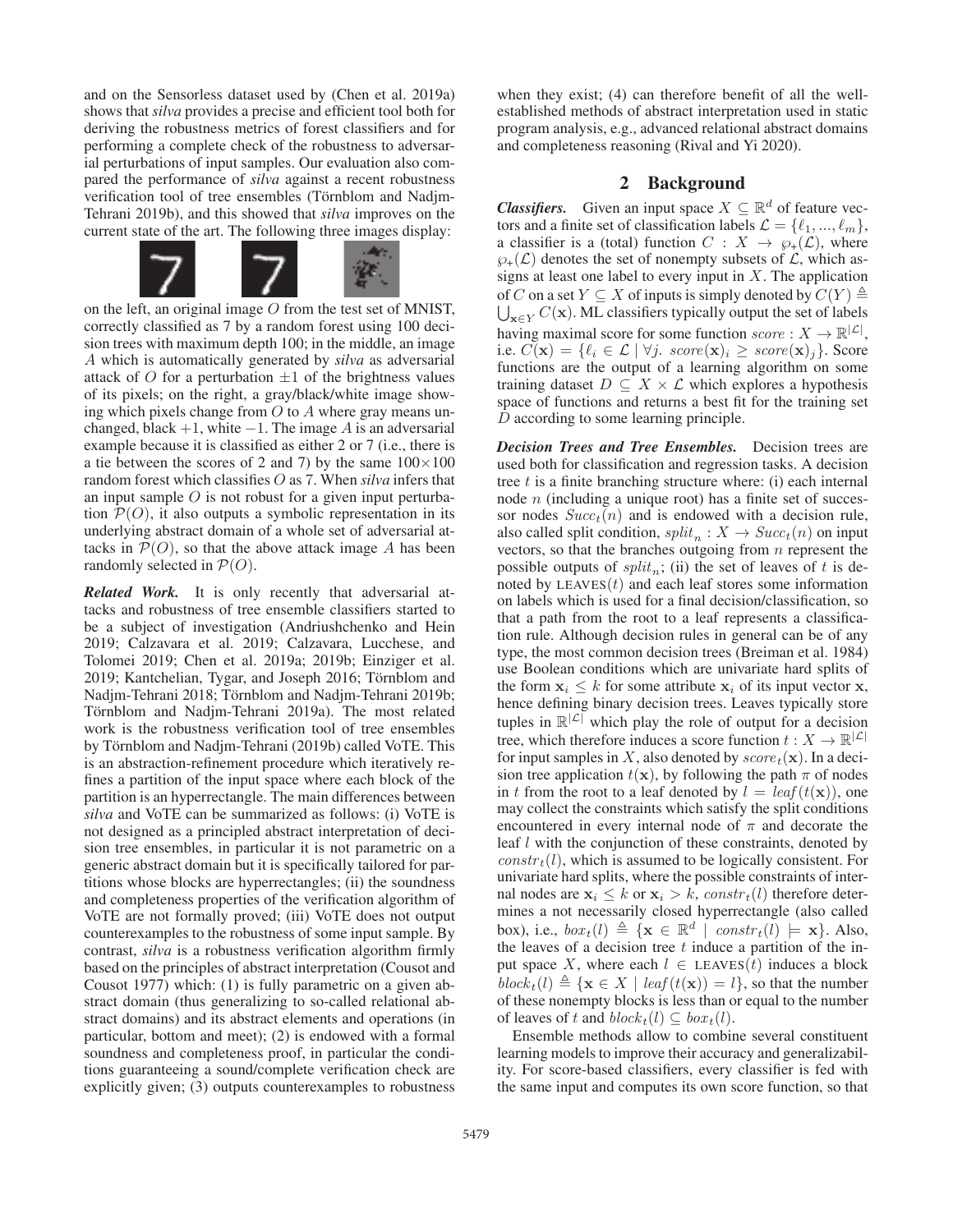scores from multiple classifiers are then combined into a single score typically by applying some voting mechanism. The two most common voting schemes are: (Max): each constituent classifier contributes with a label-indexed tuple of either 1 (for labels with maximal score) or 0 (non maximal scores), and then votes are added; (Average): each constituent classifier computes a label-indexed tuple of scores in [0, 1], and then the average score for each label is computed.

Tree ensembles or forests are ensemble methods for decision tree classifiers. Several ways of training a forest have been designed and investigated, where random forests (RFs) (Breiman 2001) and gradient boosted decision trees (GB-DTs) (Friedman 2001) are the most successful. The experiment evaluation of our tool *silva* will focus on RFs and GB-DTs, although our verification technique is directly applicable to any type of decision tree ensembles.

*Abstract Interpretation.* A numerical abstract domain is a tuple  $\langle A, \underline{\square}^{\mathcal{A}}, \gamma \rangle$  where  $\langle A, \underline{\square}^{\mathcal{A}} \rangle$  is at least a preordered set of abstract values and the concretization function  $\gamma^{\mathcal{A}}: \mathcal{A} \to \wp(\mathbb{R}^d)$  monotonically preserves the ordering relation, namely,  $a_1 \subseteq A$  a<sub>2</sub> implies  $\gamma^{\mathcal{A}}(a_1) \subseteq \gamma^{\mathcal{A}}(a_2)$ . The intuition is that an abstract domain  $A$  defines a symbolic abstract representation of sets ranging in the concrete domain  $\varphi(\mathbb{R}^d)$ : well-known examples of numerical abstract domains include intervals, zonotopes, octagons, octahedra and polyhedra (see the survey (Miné  $2017$ ) and the book (Rival and Yi 2020)). Sometimes we denote an abstract domain by  $A_d$  to highlight the dimension  $d \in \mathbb{N}$  in the concrete domain  $\wp(\mathbb{R}^d)$ . Given a concrete k-ary operation on<br>vectors  $f : (\mathbb{R}^d)^k \to \mathbb{R}^d$  for some  $k \in \mathbb{N}$  an abstract vectors  $f : (\mathbb{R}^d)^k \to \mathbb{R}^d$ , for some  $k \in \mathbb{N}$ , an abstract<br>function  $f \to A^k \to A$  is called a *sound* (or *correct*) function  $f^{\mathcal{A}}$ :  $\mathcal{A}^{k} \to \mathcal{A}$  is called a *sound* (or *correct*)<br>(over-)annoximation of f when for all  $(a_1, a_1) \in \mathcal{A}^{k}$ (over-)approximation of f when for all  $(a_1, ..., a_k) \in A^k$ ,<br> $\{f(\mathbf{x}_1, \mathbf{x}_2) \mid \forall i \mathbf{x}_i \in \gamma^{\mathcal{A}}(a_i)\} \subset \gamma^{\mathcal{A}}(f^{\mathcal{A}}(a_1, a_2))$  ${f(\mathbf{x}_1, ..., \mathbf{x}_k)}$   $\forall i. \mathbf{x}_i \in \gamma^{\mathcal{A}}(a_i)$   $\subseteq \gamma^{\mathcal{A}}(f^{\mathcal{A}}(a_1, ..., a_k))$  holds, while  $f^{\mathcal{A}}$  is defined to be *complete* (or *exact*) when an equality holds. In words, this means that soundness holds when  $f^{\mathcal{A}}(a_1, ..., a_k)$  never misses a concrete computation of f on some input  $(\mathbf{x}_1, ..., \mathbf{x}_k)$  which is abstractly represented by  $(a_1, ..., a_k)$ , while completeness implies that each abstract computation  $f^{\mathcal{A}}(a_1, ..., a_k)$  is precisely a symbolic abstract representation of the set of concrete computations of  $f$  on all the concrete inputs that are abstractly represented by  $(a_1, ..., a_k)$ .

We will use an abstract domain of not necessarily closed real hyperrectangles  $H$ , which is commonly called interval or box abstraction in abstract interpretation. The domain of closed/open bounded/unbounded real intervals is denoted by  $\mathcal I$  and  $\llbracket l, u \rrbracket$  denotes an interval in  $\mathcal I$  where the lower and upper bounds  $l, u \in \mathbb{R} \cup \{+\infty, -\infty\}$  are such that  $l \leq u$  and  $\llbracket \text{may be either} \mid \text{or} \llbracket$  and analo-<br>gously for  $\llbracket \text{eg} \llbracket (-\infty, k] \mid (k + \infty) \in \mathcal{T}$ . The concretizagously for  $\parallel$ , e.g.  $(-\infty, k]$ ,  $(k, +\infty) \in \mathcal{I}$ . The concretization map  $\gamma^{\mathcal{I}} : \mathcal{I} \to \wp(\mathbb{R})$  for intervals has an obvious definition. An abstract element of  $\mathcal{H} \triangleq \mathcal{I}^d$  is a d-dimensional vector of components in  $\mathcal I$  and  $\gamma^{\mathcal H}$  :  $\mathcal H \to \wp(\mathbb R^d)$  is simply the *d*-th product of  $\gamma^{\mathcal{I}}$ , that is,  $\gamma^{\mathcal{H}}(I_1, ..., I_d) \triangleq {\mathbf{x} \in \mathbb{R}^d \mid \forall j \in \mathbf{x}_j \in \gamma^{\mathcal{I}}(I_j)}$ . Let us also recall that  $\langle \mathcal{H}, \sqsubseteq^{\mathcal{H}} \rangle$  is a complete lattice for the standard componentwise order a complete lattice for the standard componentwise ordering:  $(I_1, ..., I_d) \sqsubseteq^{\mathcal{H}} (I'_1, ..., I'_d)$  iff for all  $j, \gamma^{\mathcal{I}}(I_j) \subseteq \gamma^{\mathcal{I}}(I'_j)$ .

### 3 Stability of Classifiers

Accuracy on a test set T is the *de facto* standard metric for assessing a classification model  $C$ , that is, the ratio between the number of correctly classified samples and the size of T. However, it is a growing and widely held belief (Goodfellow, McDaniel, and Papernot 2018) that accuracy is not enough in ML, because the robustness properties of  $C$  may well affect its safety and generalizability. Robustness is here generalized to a notion of *stability* of C on a given input.

Definition 3.1 (Stability). A classifier C is *stable* on a neighborhood  $N \subseteq X$  of an input sample  $x \in N$ , denoted by ISSTABLE $(C, N, \mathbf{x})$ , when  $C(N) = C(\mathbf{x})$ .  $\Box$ 

Thus, adversarial regions or perturbations of an input sample play the role of neighborhoods. The standard approach to robustness consists in using a distance function  $\delta: X \times X \to [0, +\infty)$  and a threshold  $\epsilon \in [0, +\infty)$  which define a perturbation  $\mathcal{P}_{\delta,\epsilon}(\mathbf{x}) \triangleq {\mathbf{x}' \in X \mid \delta(\mathbf{x}, \mathbf{x}') \leq \epsilon}.$ <br>*L*, norms on  $\mathbb{R}^d$  have been investigated and in particular the  $L_p$  norms on  $\mathbb{R}^d$  have been investigated and in particular the most common distance function is induced by the  $L_{\infty}$  maximum norm (Carlini and Wagner 2017):  $\mathcal{P}_{\infty,\epsilon}(\mathbf{x}) \triangleq {\mathbf{x}' \in X \mid \max(|\mathbf{x}_1 - \mathbf{x}'_2| \mid \mathbf{x}_2 - \mathbf{x}'_2|)} \leq \epsilon}$  $X \mid \max(|\mathbf{x}_1 - \mathbf{x}'_1|, ..., |\mathbf{x}_d - \mathbf{x}'_d|) \le \epsilon$ .<br>Stability of a classifier C on a test set T

*Stability* of a classifier C on a test set  $T \subseteq X$  for a perturbation P is defined by the ratio  $\frac{|\{\mathbf{x} \in T \mid \text{ISSTABLE}(C, \mathcal{P}(\hat{\mathbf{x}}), \mathbf{x})\}|}{|T|}$ . If ISCORRECT( $C$ , **x**) denotes that C predicts the correct label  $\ell_{\mathbf{x}}$  of a labeled input sample  $(\mathbf{x}, \hat{\ell}_{\mathbf{x}})$ , then the following metrics combine stability with accuracy w r t a perturbation metrics combine stability with accuracy w.r.t. a perturbation  $\mathcal{P}$ :

| robustness:    | $ \{x \in T \mid \text{ISCORRECT}(C, x) \land \text{ISSTABLE}(C, \mathcal{P}(x), x)\} $            |
|----------------|----------------------------------------------------------------------------------------------------|
|                | ΙTΙ                                                                                                |
| fragility:     | $ \{x \in T \mid \text{ISCORRECT}(C, x) \land \neg \text{ISSTABLE}(C, \mathcal{P}(x), x)\} $       |
|                |                                                                                                    |
| vulnerability: | $ \{x \in T \mid \neg \text{ ISCORRECT}(C, x) \land \text{ISSTABLE}(C, \mathcal{P}(x), x)\} $      |
|                | T                                                                                                  |
| breakage:      | $ \{x \in T \mid \neg \text{ ISCORRECT}(C, x) \land \neg \text{ISSTABLE}(C, \mathcal{P}(x), x)\} $ |
|                |                                                                                                    |

Of course, a direct verification of stability is not feasible, as this would require to apply the classifier to an infinite number of vectors, and even by restricting to finite samples, let us say, in  $\{0, 1\}^d$ , this number is exponential in d.

# 4 Stability Verification Framework

*Abstract Interpretation of Classifiers.* Given a classifier  $C: X \to \varphi_+(\mathcal{L})$  for an input space  $X \in \varphi(\mathbb{R}^d)$ , the concretization function  $\gamma^A$  :  $\mathcal{A} \rightarrow \wp(\mathbb{R}^d)$  of an abstract domain  $A$  is specialized to the space  $X$  simply by defining  $\gamma^{Ax}$  :  $A \to \wp(X)$  as  $\gamma^{Ax}(a) \triangleq \gamma^{A}(a) \cap X$ . In order to simplify the notation in the following  $\gamma^{Ax}$  will be der to simplify the notation, in the following  $\gamma^{A_X}$  will be simply denoted by  $\gamma^A$ , which is therefore meant as a function in  $A \to \varphi(X)$ . A *sound abstract interpretation* of C on a numerical abstract domain  $A$  is a computable function  $C^{\mathcal{A}} : \mathcal{A} \to \wp_+(\mathcal{L})$  which over-approximates the labels pre-<br>dicted by C i.e. for all  $g \in \mathcal{A}$   $C(\gamma^{\mathcal{A}}(g)) \subset C^{\mathcal{A}}(g)$  holds dicted by C, i.e., for all  $a \in \mathcal{A}$ ,  $C(\gamma^{\mathcal{A}}(a)) \subseteq C^{\mathcal{A}}(a)$  holds. An abstract classifier  $C^{\mathcal{A}}$  is designed by relying on a sound abstract score function  $score^A : \mathcal{A}_d \to \mathcal{A}_{|\mathcal{L}|}$ , where soundness here means that for all  $a \in \mathcal{A}_d$ ,

{score(**x**) 
$$
\in \mathbb{R}^{|L|} | \mathbf{x} \in \gamma^{\mathcal{A}_d}(a) \} \subseteq \gamma^{\mathcal{A}_{|L|}}(score^{\mathcal{A}}(a)).
$$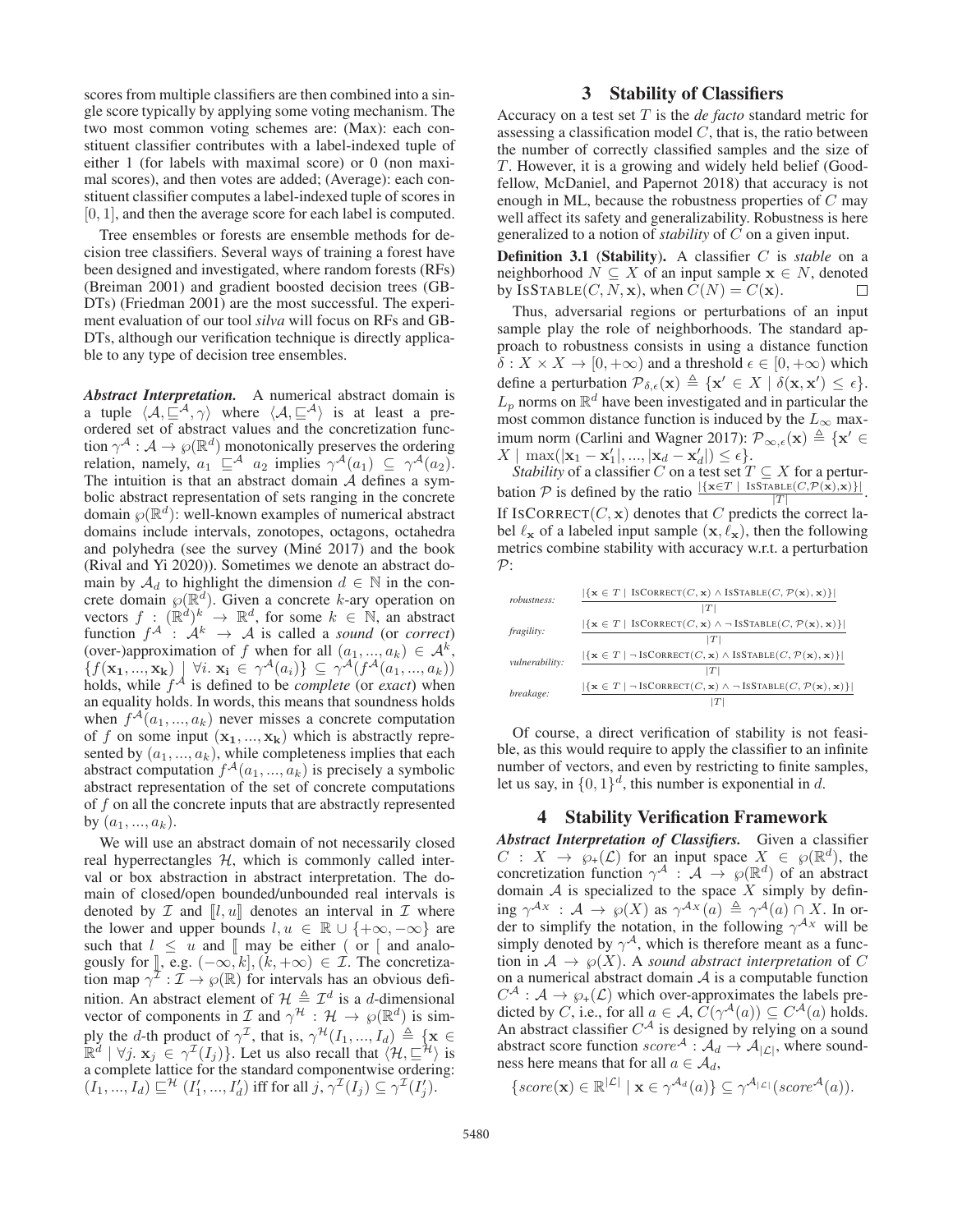A simple method for defining a sound  $C^{\mathcal{A}}$  by leveraging a sound *score*<sup>A</sup> is:

$$
C^{\mathcal{A}}(a) \triangleq \{ \ell_i \in \mathcal{L} \mid \forall j \neq i. \sup \{ \mathbf{s}_i \mid \mathbf{s} \in \gamma^{\mathcal{A}_{|\mathcal{L}|}}(score^{\mathcal{A}}(a)) \} \}
$$
  
 
$$
\geq \inf \{ \mathbf{s}_j \mid \mathbf{s} \in \gamma^{\mathcal{A}_{|\mathcal{L}|}}(score^{\mathcal{A}}(a)) \} \} \quad (1)
$$

Hence, a label  $\ell_i$  is not included in  $C^{\mathcal{A}}(a)$  when<br>there exists a different label  $\ell_i$  dominating  $\ell_i$  namely there exists a different label  $\ell_j$  dominating  $\ell_i$ , namely, the minimum abstract score of  $\ell_j$  is strictly greater than the maximum abstract score of  $\ell_i$ . For example, for  $|\mathcal{L}| = 4$  and the domain of boxes  $\mathcal{H}$ , if  $score^{\mathcal{H}}(a) = (\ell_1/[4, 6], \ell_2/[0, 2], \ell_3/[5, 7], \ell_4/[1, 4])$  then  $C^{\mathcal{A}}(a) = {\ell_1, \ell_2}$  $C^{A}(a) = {\ell_1, \ell_3}.$ 

**Lemma 4.1.**  $C^{\mathcal{A}}(a)$  *defined by* (1) *is sound.* 

Sound abstract classifiers induce a correct stability check as follows.

**Theorem 4.2.** Let  $C^{\mathcal{A}}$  be a sound abstraction of C on A. *If*  $\mathbf{x} \in X$ ,  $a \in A$  *and*  $\mathcal{P}(\mathbf{x}) \subseteq X$  *is a perturbation* of  $\mathbf{x}$  *such that*  $\mathcal{P}(\mathbf{x}) \subseteq \gamma^{\mathcal{A}}(a)$  *then*  $C^{\mathcal{A}}(a) = C(\mathbf{x}) \Rightarrow$ *of* **x** *such that*  $P(\mathbf{x}) \subseteq \gamma^{\mathcal{A}}(a)$  *then*  $C^{\mathcal{A}}(a) = C(\mathbf{x}) \Rightarrow$ <br>
ISSTABLE(*C*)  $P(\mathbf{x}) \times$ ISSTABLE $(C, \mathcal{P}(\mathbf{x}), \mathbf{x})$ .

Of course, the converse in general does not hold, since  $C^{\mathcal{A}}(a)$  may well include spurious labels introduced by the approximation of  $A$  so that it may happen that  $C^{\mathcal{A}}(a)$ approximation of A, so that it may happen that  $C^{\mathcal{A}}(a) \supsetneq C(\mathbf{x})$  although ISSTABLE $(C, \mathcal{D}(\mathbf{x}), \mathbf{x})$  still holds. We will  $C(\mathbf{x})$  although ISSTABLE $(C, \mathcal{P}(\mathbf{x}), \mathbf{x})$  still holds. We will show that under certain conditions it is possible to achieve a *complete stability verification* method:  $C^{\mathcal{A}}(a) = C(\mathbf{x}) \Leftrightarrow$ ISSTABLE $(C, \mathcal{P}(\mathbf{x}), \mathbf{x})$ .

*Abstraction of Scores for Tree Ensembles.* Let us now consider a forest classifier  $F: X \to \mathcal{O}_+(L)$  which combines a set of decision trees and where, by an abuse of notation, F also denotes this set of trees. For the sake of clarity, in the following we focus on the average score function Avg, although our method can be easily adapated to the Max score and to different voting schemes. Given an abstract domain A, for all  $t \in F$  we assume that each leaf  $l \in$  LEAVES $(t)$ stores a triple  $\langle score_t(l), constr_t(l), constr_t(l) \rangle$  where:<br>(i)  $score_t(l) \in \mathbb{R}^{|{\mathcal{L}}|}$  is the score of *l* in *t*; (ii) constr.(*l*) (i)  $score_t(l) \in \mathbb{R}^{|\mathcal{L}|}$  is the score of l in t; (ii)  $constr_t(l)$ is the logical constraint of l; (iii)  $constr_A^A(l) \in A$  is a sound abstract constraint such that for all samples  $x \in X$ sound abstract constraint such that for all samples  $x \in X$ ,  $constr_t(l) \models \mathbf{x} \Rightarrow \mathbf{x} \in \gamma^{\mathcal{A}}(constr_t^{\mathcal{A}}(l))$ . For example, with the abstract domain  $\mathcal{H}$  a leaf could store the following inthe abstract domain  $H$ , a leaf could store the following information:

$$
\langle (\ell_1/0.3, \ell_2/0.5),\mathbf{x}_1 > 4.1 \land \mathbf{x}_3 \le 2.02,\mathbf{x}_1 \in [0, +\infty), \mathbf{x}_2 \in (-\infty, +\infty), \mathbf{x}_3 \in (0, 3] \rangle.
$$

As recalled in Section 2, the average score function for a forest F is  $SCOREF(\mathbf{x}) \triangleq \frac{1}{|F|} \cdot \sum_{t \in F} score_t(\mathbf{x}) \in \mathbb{R}^{|L|}$ . We then define an abstract average score  $\text{SCORE}_{F}^{A} : \mathcal{A}_{d} \to \mathcal{A}_{|\mathcal{L}|}$  for the forest F as follows: for the forest  $F$  as follows:

$$
\text{SCORE}_{F}^{A}(a) \triangleq \frac{1}{|F|} \cdot \mathcal{A} \sum_{t \in F}^{A} score_{t}^{A}(a) \tag{2}
$$

where: (i) for all  $t \in F$ ,  $score^A_t : \mathcal{A}_d \to \mathcal{A}_{|\mathcal{L}|}$  is required<br>to be a sound obstraction of earner  $X \to \mathbb{R}^{|\mathcal{L}|}$ , (ii)  $\mathcal{A}$  and to be a sound abstraction of  $score_t : X \to \mathbb{R}^{|\mathcal{L}|}$ ; (ii)  $\mathcal{A}$  and  $\sum \mathcal{A}$  are resp. sound approximations of the standard scalar  $\sum^{\mathcal{A}}$  are, resp., sound approximations of the standard scalar multiplication and vector sum in  $\mathbb{R}^{|\mathcal{L}|}$ .

**Theorem 4.3.** SCORE $^{\mathcal{A}}_F$  is a sound abstraction of SCORE<sub>F</sub>.

The general definition (1) of abstract classifier is instantiated to the abstract score function  $SCORE<sup>A</sup><sub>F</sub>$  defined by (2), thus obtaining, by Lemma 4.1, a sound abstract forest classifier:

$$
F^{\mathcal{A}}: \mathcal{A} \to \wp_+(\mathcal{L}) \tag{3}
$$

*Abstraction of Reachable Leaves.* We assume that the abstract domain A is endowed with a bottom  $\perp_A \in A$  and with a sound approximation  $\Box^A$ :  $A \times A \rightarrow A$  of set inter-<br>section such that: (i)  $\gamma^A(\Box_A) = \emptyset$ : (ii) for all  $a, a' \in A$ section such that: (i)  $\gamma^{\mathcal{A}}(\perp_{\mathcal{A}}) = \varnothing$ ; (ii) for all  $a, a' \in \mathcal{A}$ ,<br> $\gamma^{\mathcal{A}}(a) \cap \gamma^{\mathcal{A}}(a') \subset \gamma(a \square^{\mathcal{A}} a')$  $\gamma^{\mathcal{A}}(a) \cap \gamma^{\mathcal{A}}(a') \subseteq \gamma(a \sqcap^{\mathcal{A}} a').$ <br>Given a tree  $t \in F$  and a set

Given a tree  $t \in F$  and a set of input samples  $Y \subseteq X$ , let  $REACH_t(Y)$  denote the set of leaves of t reached by some sample in Y, i.e.,  $REACH_t(Y) \triangleq \{leaf(t(\mathbf{x})) \in \text{IFAVES}(t) \mid \mathbf{x} \in Y\}$  Our stability verification also-LEAVES $(t)$  | **x**  $\in$  Y }. Our stability verification algorithm needs to approximate  $REACH_t$  by an abstract function REACH<sub>t</sub><sup>4</sup>:  $A \rightarrow \wp$ (LEAVES(t)) which is defined by relying<br>on the abstract intersection and bottom in A and the abstract on the abstract intersection and bottom in  $A$  and the abstract logical constraint stored by leaves:

$$
\text{REACH}_{t}^{\mathcal{A}}(a) \triangleq \{ l \in \text{LEAVES}(t) \mid a \sqcap^{\mathcal{A}} \text{ constr}_{t}^{\mathcal{A}}(l) \neq \bot_{\mathcal{A}} \} \tag{4}
$$

**Lemma 4.4.** REACH $_t^A$  is a sound abstraction of REACH<sub>t</sub>.

Let us notice that if  $REACH<sub>t</sub><sup>A</sup>(a) = \{l\}$ , for some leaf l,  $en$  all the input samples represented by the abstract value a then all the input samples represented by the abstract value  $a$ follow the same path in  $t$ , meaning that we have a complete reachability information with no loss of precision.

*Completeness of Tree Decision Rules.* Our verification algorithm relies on an abstract domain  $A$  which is required to be complete for the tree decision rules of internal nodes. For simplicity, let us consider the most common case of a Boolean decision rule *split* :  $X \rightarrow \{tt, ff\}$  (a generalization to decision rules with multiple outputs in  $\{o_1, ..., o_k\}$ is straightforward). In this case, completeness means that A provides a complete abstraction of *split* for both true and false outputs, namely, we assume two abstract functions  $split_{\text{th}}^A, split_{\text{th}}^A : A \rightarrow A$  such that for all  $a \in A$ ,  $\{\mathbf{x} \in \gamma^{\mathcal{A}}(a) \mid split(\mathbf{x}) = tt\} = \gamma^{\mathcal{A}}(split(a))$  and  $\{\mathbf{x} \in \gamma^{\mathcal{A}}(a) \mid split(\mathbf{x}) = tt\} = \gamma^{\mathcal{A}}(split(a))$  $\{ \mathbf{x} \in \gamma^{\mathcal{A}}(a) \mid split(\mathbf{x}) = ff \} = \gamma^{\mathcal{A}}(split_{ff}^{\mathcal{A}}(a)).$ <br>It turns out that the abstract domain of hyperry

It turns out that the abstract domain of hyperrectangles  $H$ is complete for all the univariate hard splits which are most commonly used in RFs and GBDTs. This is a consequence of the fact that a univariate split such as  $x_i \leq k$  or  $x_i > k$ exactly defines a hyperrectangle in  $H$ , the domain  $H$  is a complete lattice and its meet  $\overline{\cap}^{\mathcal{H}}$  corresponds to intersecting hyperrectangles, meaning that  $\Box^{\mathcal{H}}$  is complete for the intersection: for all  $h, h' \in \mathcal{H}, \gamma^{\mathcal{H}}(h \sqcap^{\mathcal{H}} h') = \gamma^{\mathcal{H}}(h) \cap \gamma^{\mathcal{H}}(h')$ . Thus, for a decision rule such as  $\mathbf{x}_i \leq k$ , the corresponding complete abstract functions  $\epsilon n h^{i\mathcal{H}}$   $\epsilon n h^{i\mathcal{H}}$ . corresponding complete abstract functions  $split^{\mathcal{H}}_{t}$ ,  $split^{\mathcal{H}}_{t}$  $\mathcal{H} \rightarrow \mathcal{H}$  are simply given by  $split^{\mathcal{H}}_{\mathcal{H}}(I_1, ..., I_i, ..., I_d) \triangleq$ <br> $(I_1, ..., I_n) \mathbb{Z}^{(I_1, ..., I_d)}$   $(I_2, ..., I_d) \triangleq$  $(I_1, ..., I_i \sqcap^{\mathcal{I}} (\neg \infty, k], ..., I_d)$  and  $split_{\mathcal{H}}^{\mathcal{H}}(I_1, ..., I_i, ..., I_d) \triangleq$ <br> $(I_1, ..., I_i \sqcap^{\mathcal{I}} (l_1, \neg \infty), I_1)$  where  $\sqcap^{\mathcal{I}}$  is the meet of in  $(I_1, ..., I_i \sqcap^{\mathcal{I}} (k, +\infty), ..., I_d)$ , where  $\sqcap^{\mathcal{I}}$  is the meet of intervals.

It is worth remarking that abstract interpretation includes a very wide range of abstract domains to be used for different purposes (Miné 2017; Rival and Yi 2020). This allows us to satisfy the above completeness assumption for different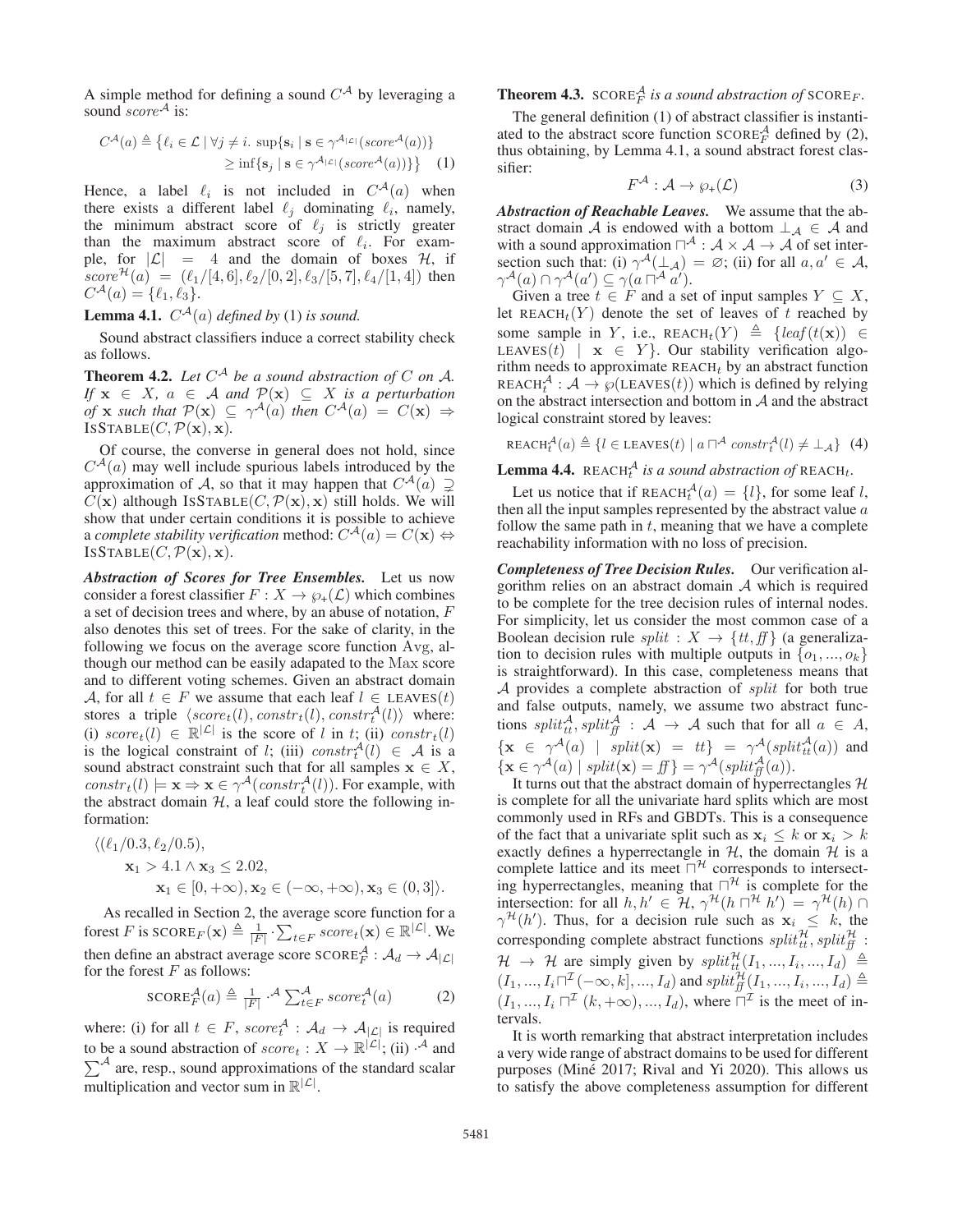types of decision rules by using suitable abstract domains. For example, the use of more general omnivariate decision trees has been investigated by (Yildiz and Alpaydin 2001), where decision rules are given by a linear combination of attributes of an input vector **x**. Then, in omnivariate trees, for decision rules of type  $\pm x_i \pm x_j \leq k$ , involving at most two features, it turns out that the octagon abstract domain is complete for them, while for more general decision rules of type  $\sum_i$ **x**<sub>i</sub>  $\leq$  k, possibly involving all the components of **x**, one may resort to the octahedron abstract domain, which is complete.

*Stability Verification Algorithm.* We design a *complete verification* algorithm for the stability of a forest F by relying on the completeness of A for the decision rules of the trees in  $F$ . We assume that  $A$  is endowed with a top  $\begin{array}{rcl} \top_A \in \mathcal{A} \end{array}$  representing the lack of information, namely,<br>  $\gamma^{\mathcal{A}}(\top_A) = \mathbb{R}^d$ . For all  $t \in F$  and  $l \in$  LEAVES(*t*),<br>
the abstract constraint  $constr_t^{\mathcal{A}}(l)$  is obtained by compos-<br>
ing the abstract d ing the abstract decision rules  $split_{n_i}^{\mathcal{A}}$  along the nodes  $n_i$ of the path  $\pi$  from the root of  $\hat{t}$  to the leaf  $l$ , i.e., if  $\pi =$ <br> $n_1 \rightarrow ... \rightarrow n_k \rightarrow l$  and  $split_{n_1}^{\mathcal{A}}$ , ...,  $split_{n_k}^{\mathcal{A}}$  are the abstract split conditions for the internal nodes  $n_1,...,n_k$  of  $\pi$  then  $constr^{\mathcal{A}}_{\mathcal{A}}(l) \triangleq split^{\mathcal{A}}_{n_k}(\dots split^{\mathcal{A}}_{n-1}(\top_A)).$  By the completeness assumption on the split conditions it turns out that for ness assumption on the split conditions, it turns out that for all  $t \in F$ ,  $l \in$  LEAVES(t) and  $\mathbf{x} \in X$ ,  $constr_t(l) \models \mathbf{x} \Leftrightarrow$  $\mathbf{x} \in \gamma^{\mathcal{A}}(constr_{t}^{\mathcal{A}}(l))$  holds. This means that the logical con-<br>straint of the leaf *l* representing the conjunction of all the straint of the leaf l representing the conjunction of all the split conditions along the path  $\pi$  is symbolically represented by an abstract value in  $A$  with no loss of precision.

Given an abstract value  $a \in A$ , an abstract partition P of a, denoted by  $P \in \text{Par}^{\mathcal{A}}(a)$ , is defined to be a nonempty set  $P \in \mathcal{P}(\mathcal{A})$  such that  $\{\gamma^{\mathcal{A}}(b) \mid b \in P\}$  is a standard partition of the set  $\gamma^{\mathcal{A}}(a)$  (i.e., a set of nonempty subsets of  $\gamma^{\mathcal{A}}(a)$  which are pairwise disjoint and whose union is  $\gamma^{\mathcal{A}}(a)$ ). The notion of partition refinement is standard: given<br> $P P' \in \text{Par}^{\mathcal{A}}(a)$ ,  $P$  is a refinement of  $P'$  denoted by  $P, P' \in \text{Par}^{\mathcal{A}}(a), P$  is a refinement of P', denoted by  $P \prec P'$  when the standard partition  $\{\gamma^{\mathcal{A}}(b) | b \in P\}$  is  $P \preceq P'$ , when the standard partition  $\{\gamma^{\mathcal{A}}(b) \mid b \in P\}$  is a refinement of  $\{\gamma^{\mathcal{A}}(b') \mid b' \in P'\}$  i.e. for all  $b \in P$  there a refinement of  $\{\gamma^A(b') \mid b' \in P'\}$ , i.e., for all  $b \in P$ , there exists  $b' \in P'$  such that  $\gamma^A(b) \subset \gamma^A(b')$ exists  $b' \in P'$  such that  $\gamma^{A}(b) \subseteq \gamma^{A}(b')$ .<br>Algorithm 1 describes in pseudocode

Algorithm 1 describes in pseudocode our stability verification methodology. The procedure  $ISSTABLE<sup>A</sup>$  takes as input a forest F, an abstract value  $a \in A$  and a sample **x** ∈ *X* such that *a* abstracts a perturbation  $\mathcal{P}(\mathbf{x})$  of **x**, i.e.,  $P(x) \subseteq \gamma^{\mathcal{A}}(a)$ . The possible outputs are TRUE and FALSE, where FALSE means instability and this is output together with an abstract representation of a set of input counterexamples in  $\mathcal{P}(\mathbf{x})$  to the stability of F on **x**.

The procedure ISSTABLE<sup>A</sup> maintains a set  $L \in \wp(\mathcal{L})$ (line 15), which is an over-approximation of the labels computed by  $F(\gamma^{\mathcal{A}}(a))$ , and a partition  $P \in \text{Par}^{\mathcal{A}}(a)$  (line 16) of the input abstract value  $a \in A$ . The set of labels L is iteratively refined by removing from  $L$  the labels that are inferred to be outside of  $F(\gamma^{\mathcal{A}}(a))$ , while the partition P is refined by using the abstract constraints  $constr_t^A(l)$  of the reachable<br>leaves *l* of some  $t \in F$  Each tree  $t \in F$  may contribute to leaves l of some  $t \in F$ . Each tree  $t \in F$  may contribute to refine both L and P and the procedure ISSTABLE<sup> $A$ </sup> will scan (for-loop at lines 17-23) the trees in  $F$  until a TRUE/FALSE

Algorithm 1 Stability Verification of Forests 1: **function** REFINE( $t \in F, P \in \text{Par}^{\mathcal{A}}(a)$ )<br>2:  $\wp(\mathcal{L}) \ni L' \leftarrow \varnothing$ 2:  $\wp(\mathcal{L}) \ni L' \leftarrow \varnothing$ <br>3:  $\wp(\mathcal{A}) \ni P' \leftarrow \varnothing$ 3:  $\wp(A) \ni P' \leftarrow \varnothing$ <br>4: **for all**  $b \in P$  **do** for all  $b \in P$  do 5:  $\wp(\mathcal{L}) \ni L_b \leftarrow F^{\mathcal{A}}(b)$ <br>6: **if**  $L_b \cap L_x = \emptyset$  then 6: **if**  $L_b \cap L_{\mathbf{x}} = \emptyset$  **then output** FALSE<br>7: *b Invariant:* ∀ $\mathbf{x}' \in \gamma^{\mathcal{A}}(b)$ . 7:  $\triangleright$  *Invariant:*  $\forall \mathbf{x}^7 \in \gamma^A(b)$ .  $F(\mathbf{x}') \neq F(\mathbf{x})$ <br>8: else 8: else 9:  $L' \leftarrow L' \cup L_b$ <br>10: **if**  $L_b = L_x$  the 10: **if**  $L_b = L_x$  then  $P' \leftarrow P' \cup \{b\}$ <br>
11: **else**  $P' \leftarrow P' \cup \{constraint^A(t) \in A \mid l \in \text{REACH}_t^A(b)\}$ REACH<sub>t</sub><sup> $A$ </sup>(*b*) }<br>return  $\langle I \rangle$ 12: **return**  $\langle L', P' \rangle$ 13: **procedure** ISSTABLE<sup> $A$ </sup>( $F \in Forest, a \in A$ ,  $\mathbf{x} \in X$ ) 14:  $\wp(\mathcal{L}) \ni L_{\mathbf{x}} \leftarrow F(\mathbf{x})$ <br>15:  $\wp(\mathcal{L}) \ni L \leftarrow \mathcal{L}$ 15:  $\wp(\mathcal{L}) \ni L \leftarrow \mathcal{L}$ <br>16:  $\text{Par}^{\mathcal{A}}(a) \ni P \leftarrow$ 16:  $\operatorname{Par}^{\mathcal{A}}(a) \ni P \leftarrow \{a\}$ <br>17: **for all**  $t \in F$  **do** 17: **for all**  $t \in F$  **do**  $\Rightarrow$  *Invariant:*  $L \supseteq F(\gamma^A(a))$ <br>18: **if**  $L = L_x$  **then output** TRUE 18: **if**  $L = L_{\mathbf{x}}$  **then output** TRUE 19: 19: *Invariant:*  $\forall b \in P. \forall \mathbf{x}' \in \gamma^{\mathcal{A}}(b) . F(\mathbf{x}') \subseteq F(\mathbf{x})$ 20: else 21:  $\langle L', P' \rangle \leftarrow \text{REFINE}(t, P)$ <br>
22.  $\sum_{v} I_{\text{maxient}} I' \subset I \land P'$ 22:  $\triangleright$  *Invariant:*  $L' \subseteq L \land P' \in \text{Par}^{\mathcal{A}}(a) \land P' \leq P$ <br>23:  $L \leftarrow L'; P \leftarrow P'$ 

24: **if**  $L = L_x$  then output TRUE else output FALSE

is eventually output (in the worst case, at line 24, all the trees of F will be processed). The current tree  $t \in F$  of the for-loop is explored by the function REFINE which may either infer instability or refine both  $L$  and  $P$ . At the exit of a call REFINE $(t, P)$ ,  $L' \in \wp(\mathcal{L})$  and  $P' \in \wp(\mathcal{A})$  will satisfy the invariant conditions at lines 17 and 22:  $L'$  will be a refinement of L and still an over-approximation of  $F(\gamma^{\mathcal{A}}(a))$ , while  $P'$  will be a refinement of the partition P. In a function call  $REFINE(t, P)$ , the abstract elements b of the partition  $P$  are iteratively processed in order to compute the set of labels  $L_b = F^{\mathcal{A}}(b)$  as defined by the abstract classifier in (3), which is an over-approximation of  $F(\gamma^{A}(b))$ . If  $L_b$  is disjoint with  $F(\mathbf{x})$  (line 6) then F surely classifies all the samples in  $\gamma^{\mathcal{A}}(b)$  differently from **x**, meaning that F is unstable on the whole set  $\gamma^{\mathcal{A}}(b)$ . In this case, the procedure ISSTABLE outputs b, which is a symbolic representation of these counterexamples (the adversarial image depicted in Section 1 has been obtained from one such output). If, instead,  $F^{\mathcal{A}}(b) = F(\mathbf{x})$  holds (line 10) then no sample in  $\gamma^{A}(b)$  can be currently inferred to be a counterexample to the stability of  $F$ , meaning that the abstract element  $b$  does not need to be refined, so that  $b$  is just added to  $P'$  at line 10. Finally, in the remaining case (line 11) we have that  $F^{\mathcal{A}}(b) \cap F(\mathbf{x}) \neq \emptyset$  and  $F^{\mathcal{A}}(b) \neq F(\mathbf{x})$ , meaning that no conclusion on the stability on  $\gamma^{\mathcal{A}}(b)$  can be correctly inferred. In this case, REFINE computes  $REACH<sub>t</sub><sup>A</sup>(b)$  which provides an over-approximation of the leaves reachwhich provides an over-approximation of the leaves reachable by  $\gamma^{\mathcal{A}}(b)$  and then refines (the block represented by)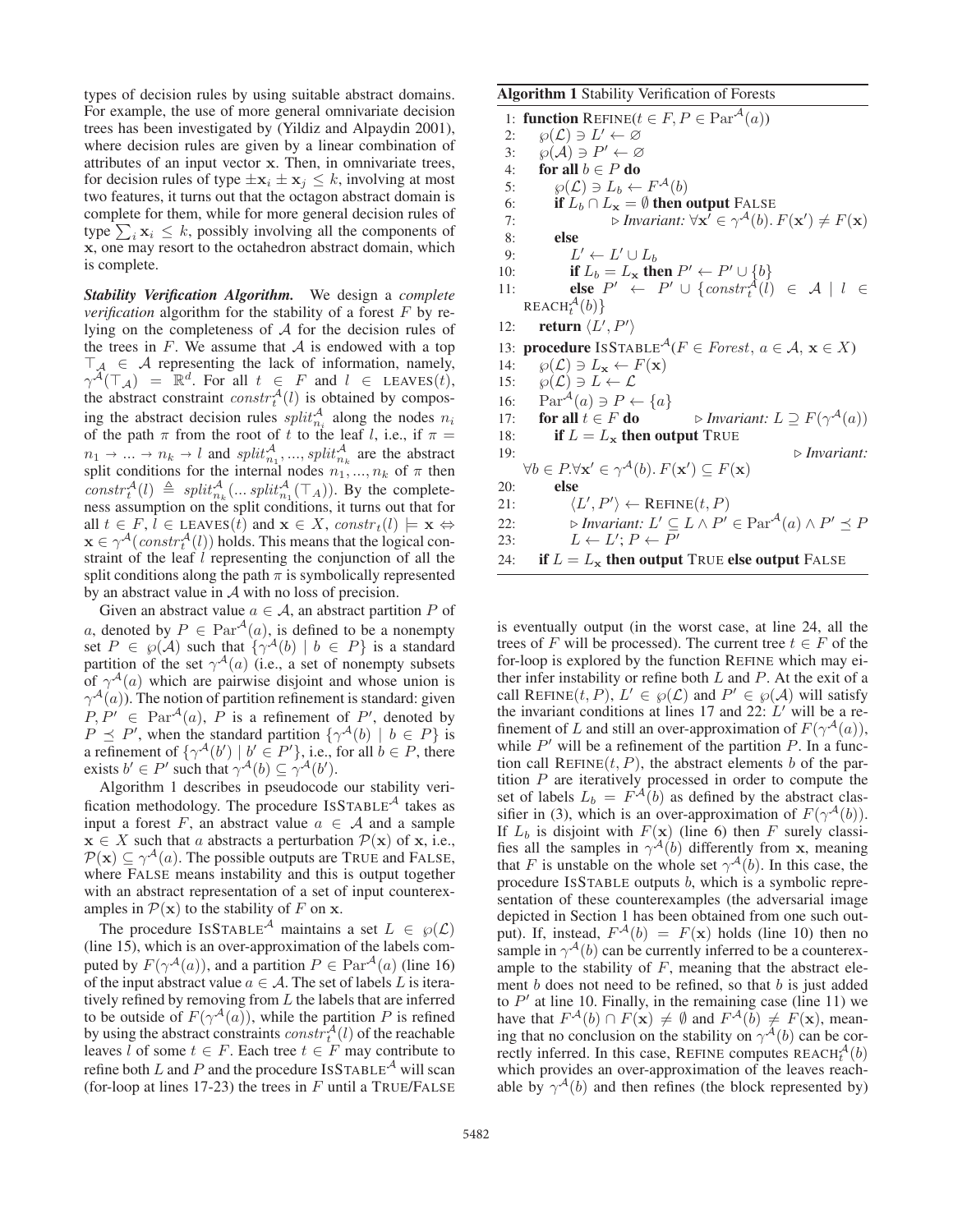$b$  by adding to  $P'$  the corresponding set of abstract values  $constr_t^{\mathcal{A}}(l) \in \mathcal{A}$  for all the leaves  $l \in \text{REACH}_{t}^{\mathcal{A}}(b)$ . If  $\text{REFINE}(t, P)$  does not output EALSE then the set  $L'$  is filled REFINE $(t, P)$  does not output FALSE then the set L' is filled at line 9 with all the labels in  $F^{\mathcal{A}}(b)$ : at the exit, this L' is a refinement of the previous set  $L$ , because it has been computed by using the blocks of a refined partition. Hence, a function call  $REFINE(t, P)$  either proves instability or refines both  $L$  and  $P$ .

Theorem 4.5. *Let us assume that* A *is complete for all the decision rules of trees in* F. Then, for all  $\mathbf{x} \in X$  and  $a \in \mathcal{A}$ ,  $ISSTABLE^{A}(F, a, x) \Leftrightarrow ISSTABLE(F, \gamma^{A}(a), x)$ .

Thus, if the abstract value a represents precisely an adversarial perturbation  $\mathcal{P}(\mathbf{x})$  then ISSTABLE<sup>A</sup>(F, a, **x**) provides a verification algorithm for the robustness of a correctly classified sample **x** under adversarial attacks in  $\mathcal{P}(\mathbf{x})$ . Let us also mention that when Algorithm 1 is used to derive the stability metrics defined in Section 2 to assess the robustness properties of some classifier  $F$  on some test set  $T$ , if  $T$  is large then it makes sense to set a timeout mechanism in ISSTABLE<sup> $A$ </sup> for the verification of a single test sample  $x \in T$  for efficiency reasons: in this case, the stability metrics will be given within a small approximation interval.

# 5 Experimental Evaluation

We implemented Algorithm 1 in a tool called *silva* whose source code in C (about 5K LOC) is available on GitHub (Ranzato and Zanella 2019).

The function REFINE of Algorithm 1 is independent of any criteria for selecting at line 4 the next abstract value  $b \in P$  to be used as input for the abstract forest classifier  $F^{\mathcal{A}}(b)$  and then possibly to be refined at line 11. If the forest  $F$  is actually stable then in each function call REFINE $(t, P)$  at line 21 all the abstract values of the partition P will be eventually processed, meaning that the ordering used for scanning  $P$  ultimately does not affect the efficiency of REFINE. However, if the forest  $F$  is instead unstable then it would be more efficient to detect a counterexample to its stability as soon as possible. Thus, our actual implementation of  $REFINE(t, P)$  relies on a best-first search of the tree t, where the next abstract value  $b \in P$  is chosen by maximizing a heuristic function which estimates the likelihood for an abstract value  $b$  to represent a counterexample (due to lack of space the details are here omitted and can be retrieved from the source code of *silva*).

We used *silva* for inferring stability, robustness, fragility, vulnerability and breakage (as defined in Section 3) of random forest classifiers on MNIST, which have been trained with different combinations of number of trees, maximum tree depth, splitting criteria (Gini and entropy impurity measures) and voting schemes (average and max). We compared the performance of *silva* against the robustness verification tool called VoTE (Törnblom and Nadjm-Tehrani 2019b), already discussed in Section 1, both for random forests and gradient boosted decision trees. In our experiments RFs have been trained by scikit-learn while CatBoost has been used for GBDTs. Let us recall that CatBoost uses complete oblivious decision trees, where the same splitting criterion is used

|    | RF               |                   | Gini, max      |         |          | Gini, average    |         |  |
|----|------------------|-------------------|----------------|---------|----------|------------------|---------|--|
| В  | $\boldsymbol{d}$ | $\mathrm{acc}.\%$ | stab. $%$      | time(s) | acc.%    | stab.%           | time(s) |  |
| 5  | 5                | 66.7              | 14.3           | 0.6     | 76.4     | 18.1             | 0.5     |  |
| 5  | 25               | 90.5              | 21.4           | 0.9     | 90.6     | 21.4             | 0.9     |  |
| 5  | 50               | 90.5              | 19.5           | 1.0     | 90.5     | 19.5             | 1.0     |  |
| 25 | 5                | 82.8              | 12.1           | 3.0     | 85.7     | 16.8             | 3.6     |  |
| 25 | 25               | 96.0              | 31.7           | 22.5    | 96.1     | 31.8             | 24.4    |  |
| 25 | 50               | 96.0              | 26.5           | 30.2    | 96.0     | 26.5             | 30.0    |  |
| 50 | 5                | 84.0              | 12.7           | 40.8    | 85.8     | 18.3             | 662.9   |  |
| 50 | 25               | 96.6              | $35.1 \pm 1.7$ | 965.4   | 96.6     | $35.2 \pm 1.7$   | 970.8   |  |
| 50 | 50               | 96.5              | $35.3 \pm 2.1$ | 1126.2  | 96.5     | $35.3 \pm 2.1$   | 1136.8  |  |
|    |                  |                   |                |         |          |                  |         |  |
|    | RF               |                   | entropy, max   |         |          | entropy, average |         |  |
| В  | $\boldsymbol{d}$ | $acc.$ %          | stab.%         | time(s) | $acc.$ % | stab.%           | time(s) |  |
| 5  | 5                | 67.5              | 9.6            | 0.5     | 76.1     | 20.2             | 0.5     |  |
| 5  | 25               | 91.3              | 28.4           | 0.8     | 91.3     | 28.4             | 0.8     |  |
| 5  | 50               | 91.3              | 22.8           | 0.9     | 91.3     | 22.8             | 0.9     |  |
| 25 | 5                | 81.3              | 16.5           | 3.7     | 85.6     | 19.7             | 6.9     |  |
| 25 | 25               | 96.2              | 39.4           | 28.7    | 96.2     | 39.4             | 28.8    |  |
| 25 | 50               | 96.2              | 36.4           | 36.7    | 96.2     | 36.4             | 34.9    |  |
| 50 | 5                | 83.4              | 20.8           | 67.4    | 85.4     | 24.2             | 811.9   |  |
| 50 | 25               | 96.5              | $43.1 \pm 1.5$ | 863.9   | 96.5     | $43.1 \pm 1.5$   | 874.1   |  |

Table 1: Stability of different RFs on MNIST.

across an entire level of a tree. Since all these forest classifiers rely on univariate hard splits of type  $x_i \leq k$ , *silva* has been instantiated to the hyperrectangle abstract domain  $H$ . Our experiments were run on a AMD Ryzen 7 1700X 3.0GHz CPU.

**Setup.** An automatic verifier Ver of robustness properties of a ML classifier C could be used for two main purposes:

- $P_1$ : to assess the robustness properties of C by inferring some stability metrics on a large test set T.
- P<sub>2</sub>: to check the robustness of C on an input sample  $x \in$ X against some adversarial perturbation  $\mathcal{P}(\mathbf{x})$ ; when Ver infers that  $C$  is not robust on  $x$  then Ver should also output a (set of) counterexample(s) in  $\mathcal{P}(\mathbf{x})$ ;

A complete verifier such as *silva* always outputs a TRUE/FALSE answer for each input sample, provided that computational time and memory constraints are met. When a complete verifier Ver is used for reaching a purpose of type  $P_1$ , it makes sense to add a timeout option to Ver to set a time limit for verifying the stability of a single sample  $x \in T$ , so that if the timeout applies then the stability check on **x** is considered to be inconclusive. In our experiments using *silva* for evaluating the robustness properties of tree ensemble classifiers, we utilized a timeout per sample, so that the stability metrics may be given by a percentage ranging within an interval, thus taking into account inconclusive stability checks.

Let us recall that MNIST consists of 70000 gray scale pictures of hand-written digits (with  $\mathcal{L} = \{0, ..., 9\}$ ), where each image of  $28 \times 28$  pixels is encoded as a vector of 784 integer values in [0, 255] representing the brightness of a pixel (0 black, 255 white). The standard training set of MNIST consists of 60000 samples, while its test set  $T$  includes the remaining 10000 samples. We considered the standard perturbation  $\mathcal{P}_{\infty,\epsilon}$  (Carlini and Wagner 2017) with  $\epsilon = 1$ , meaning that adversarial attacks may brighten/darken each pixel up to a 0.5% magnitude. Hence, for each input image **x**, its perturbation  $\mathcal{P}_{\infty,1}(\mathbf{x})$  includes  $3^{784}$  potential attacks.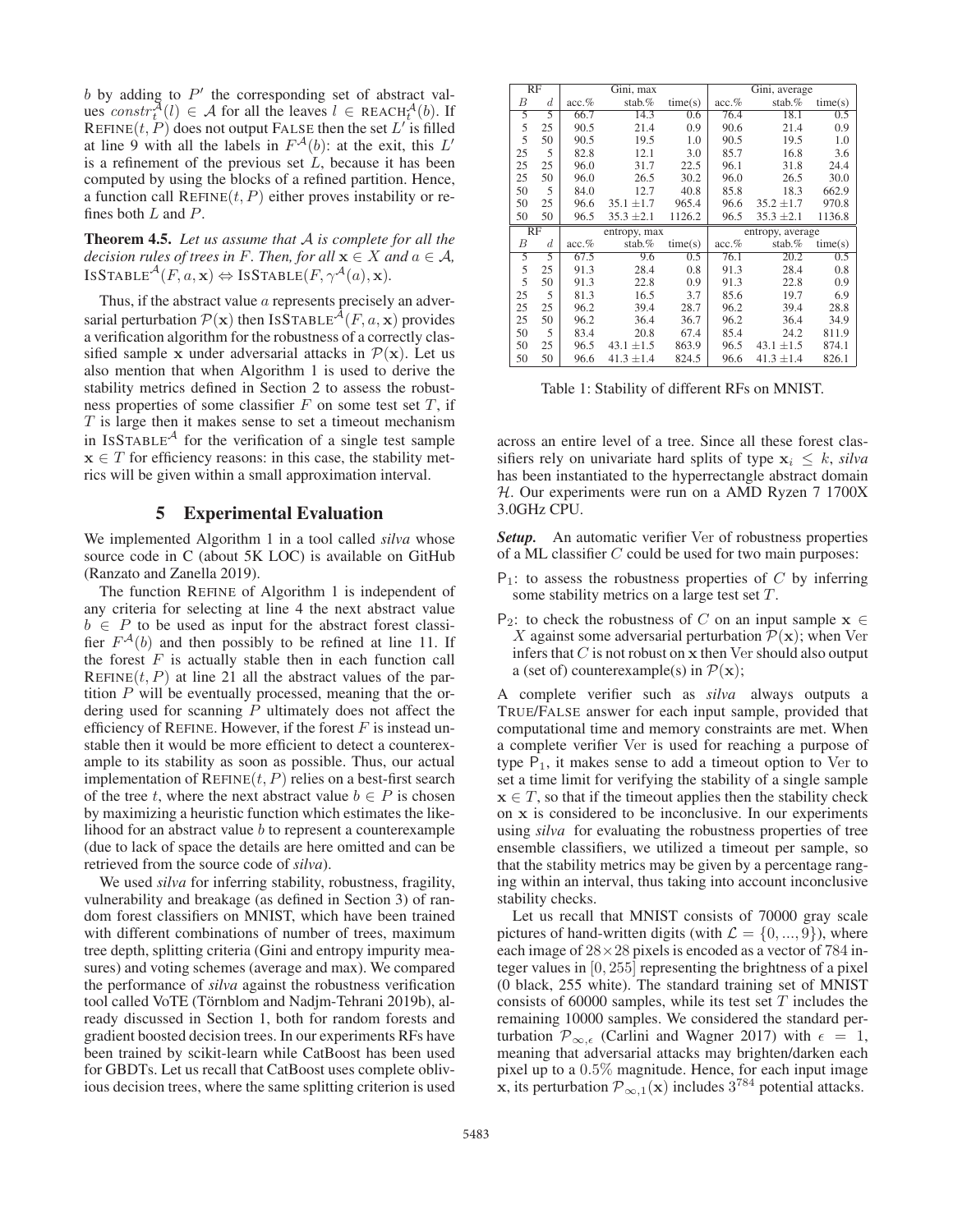**Stability of RFs.** Table 1 shows the accuracy and stability percentages and the total verification time on the whole test set of MNIST for different random forest classifiers trained by combining 4 parameters: number B of decision trees, maximum tree depth  $d$ , training criterion (Gini and entropy) and voting scheme (max and average). In this experiment of type  $P_1$  we set in *silva* a low timeout of 1 second per sample, so that the percentage of stability of some RFs with  $B = 50$  is given as an interval which includes inconclusive stability checks. We first observe that as the forest grows in size, the difference between voting schemes becomes negligible, both in terms of time and stability. For smaller forests the average vote yields a slightly better stability. We also observe that forests trained using the entropy criterion are more stable than those trained using the Gini index. As expected, stability grows with the number  $B$  of trees. It is also worth noticing that for a given  $B$ , training criterion and voting scheme, the stability increases with the depth  $d$  up to a maximum  $d = 25$  and then slowly starts to decrease. This is likely due to overfitting, so that deeper trees may improve the accuracy of a RF but, on the other hand, tend to reduce its generalizability. Based on this assessment, for the successive experiments we considered random forests trained with the entropy criterion and using the average score, which appears to be an optimal configuration for the stability metric.



The chart above depicts the relationship between stability and accuracy, where darker points represent random forests with lower depth  $d$ . The number  $B$  of trees of these RFs is not depicted in the chart and ranges in  $\{5, 10, 15, 25, 50, 75\}$ . The vertical bars represent intervals of stability due to inconclusive checks within the 1 second per sample timeout. We observe that RFs having the same maximum depth  $d$  tend to cluster together and that for RFs with  $d \leq 10$  no clear interpretation of their stability can be derived, thus suggesting that RFs with  $d \leq 10$  should not be considered for assessing the stability on MNIST. On the other hand, deeper forests with  $d \geq 15$  tend to a vertical alignment, thus revealing a growing stability with comparable accuracy. Fixed a depth  $d$ , we may observe that both accuracy and stability grow with  $B$ . It is worth remarking that for a given accuracy, the highest stability is achieved by RFs with depth  $d = 25$  rather than  $d = 50$ , thus hinting that to increase  $d$  beyond some threshold may not positively affect the accuracy while reducing the stability. This finding shows that by taking into account both accuracy and stability the overall effectiveness of a random forest model does not

|    | <b>RF</b> |           |                |                |                |           |          |
|----|-----------|-----------|----------------|----------------|----------------|-----------|----------|
| В  | d         | $acc. \%$ | stab. $%$      | rob. $%$       | frag. $%$      | vuln. $%$ | break. % |
| 5  | 5         | 76.1      | 20.2           | 18.0           | 58.1           | 2.2       | 21.7     |
| 5  | 25        | 91.3      | 28.4           | 27.9           | 63.5           | 0.5       | 8.1      |
| 5  | 50        | 91.3      | 22.8           | 22.4           | 68.9           | 0.4       | 8.3      |
| 25 | 5         | 85.6      | 19.7           | 19.2           | 66.4           | 0.5       | 13.9     |
| 25 | 25        | 96.2      | 39.4           | 39.3           | 56.8           | 0.1       | 3.7      |
| 25 | 50        | 96.2      | 36.4           | 36.2           | 60.0           | 0.1       | 3.6      |
| 50 | 5         | 85.4      | 24.2           | 23.6           | 61.7           | 0.6       | 14.0     |
| 50 | 25        | 96.5      | $43.1 \pm 1.5$ | $43.0 \pm 1.5$ | $53.5 \pm 1.5$ | 0.1       | 3.4      |
| 50 | 50        | 96.6      | $41.3 \pm 1.4$ | $41.2 \pm 1.4$ | $55.4 \pm 1.4$ | 0.1       | 3.3      |

Here, it is worth remarking that: (i) stability and robustness are closely related; (ii) vulnerability decreases with the overall size  $B \times d$  of the RF, and for RFs having size  $\leq 50 \times 25$  we found a significant percentage of misclassified input samples  $(\approx 0.4\%)$  with adversarial attacks which are consistently classified with the same wrong label; (iii) breakage appears to converge towards  $\approx 3.5\%$  for larger forests.

*Verification Time per Sample.* In a context of using *silva* as a complete verifier for checking whether a given input sample  $\mathbf{x} \in X$  is robust against the adversarial perturbation  $\mathcal{P}_{\infty,1}(\mathbf{x})$ , the following table displays the average verification Time per Sample (TpS), the average verification Time for the Samples whose verification time is above the 90th percentile of the distribution (TpS10), the Maximum verification Time per Sample (MTpS). It is worth observing that the worst case verification time of *silva* never exceeds 1 minute and that the average verification time on the hardest input samples is always less than 5 seconds.

| RF |      |          |      |                    | <b>GBDT</b> |      |                                               |                                                               |       |
|----|------|----------|------|--------------------|-------------|------|-----------------------------------------------|---------------------------------------------------------------|-------|
|    |      |          |      |                    |             |      |                                               | $\vert$ TpS(s) TpS10(s) MTpS $\vert$ B d TpS(s) TpS10(s) MTpS |       |
| 25 |      | $0.00\,$ | 0.00 |                    |             |      | $\boxed{0.04}$ $\boxed{50}$ 10 $\boxed{0.00}$ | 0.00                                                          | 0.01  |
| 25 | 10 l | 0.00     | 0.01 | 0.60               | 75          |      | 0.00                                          | 0.00                                                          | 0.02  |
| 50 | 5    | 0.07     | 0.66 | $34.69$ 75 10      |             |      | 0.00                                          | 0.01                                                          | 0.32  |
| 50 | 10   | 0.44     |      | 4.36 $42.25$   100 |             | 10 l | 0.01                                          | 0.15                                                          | 32.99 |

*Comparison with VoTE.* The following table shows the results of the comparison of *silva* with VoTE, a recent robustness verifier (Törnblom and Nadjm-Tehrani 2019b), already discussed in Section 1. We replicated the experiments on the MNIST dataset as described in (Törnblom and Nadjm-Tehrani 2019b) and compared the results in terms of robustness and verification time (on our machine). Each experiment is run on RFs and GBDTs trained with the same parameters: RFs are trained using scikit-learn with Gini/average parameters, while GBDTs are trained by CatBoost with default learning rate and softmax voting scheme. We followed (Törnblom and Nadjm-Tehrani 2019b) by setting an overall timeout of 7 hours for the verification time of the full test set of MNIST.

| . <i>.</i> . |    |           |                |         |           |             |         |  |  |  |
|--------------|----|-----------|----------------|---------|-----------|-------------|---------|--|--|--|
| RF           |    |           | silva          |         |           | <b>VoTE</b> |         |  |  |  |
| В            | d. | $acc. \%$ | rob. $%$       | time(s) | $acc. \%$ | rob. $%$    | time(s) |  |  |  |
| 25           | 5  | 85.7      | 16.3           | 4       | 84.5      | 13.6        | 8       |  |  |  |
| 25           | 10 | 94.1      | 24.2           | 20      | 94.1      | 25.7        | 11      |  |  |  |
| 50           | 5  | 85.8      | 17.8           | 576     | 86.1      | 14.2        | 833     |  |  |  |
| 50           | 10 | 94.4      | 30.2           | 4353    | 94.6      | 31.4        | 7704    |  |  |  |
| 75           | 5  | 86.2      | $19.8 + 0.4$   | 8289    | 86.0      |             | timeout |  |  |  |
| <b>GBDT</b>  |    |           | silva          |         |           | <b>VoTE</b> |         |  |  |  |
| B            | d. | $acc. \%$ | rob. $%$       | time(s) | $acc. \%$ | rob. $%$    | time(s) |  |  |  |
| 50           | 10 | 95.6      | 94.0           |         | 95.3      | 92.4        | 5       |  |  |  |
| 75           | 5  | 94.8      | 91.3           |         | 94.7      | 89.6        |         |  |  |  |
| 75           | 10 | 96.0      | 93.4           | 6       | 96.0      | 91.9        | 116     |  |  |  |
| 100          | 10 | 96.2      | 93.0           | 147     | 96.4      | 91.9        | 974     |  |  |  |
| 150          | 10 | 96.7      | $92.2 \pm 0.4$ | 9459    | 96.7      |             | timeout |  |  |  |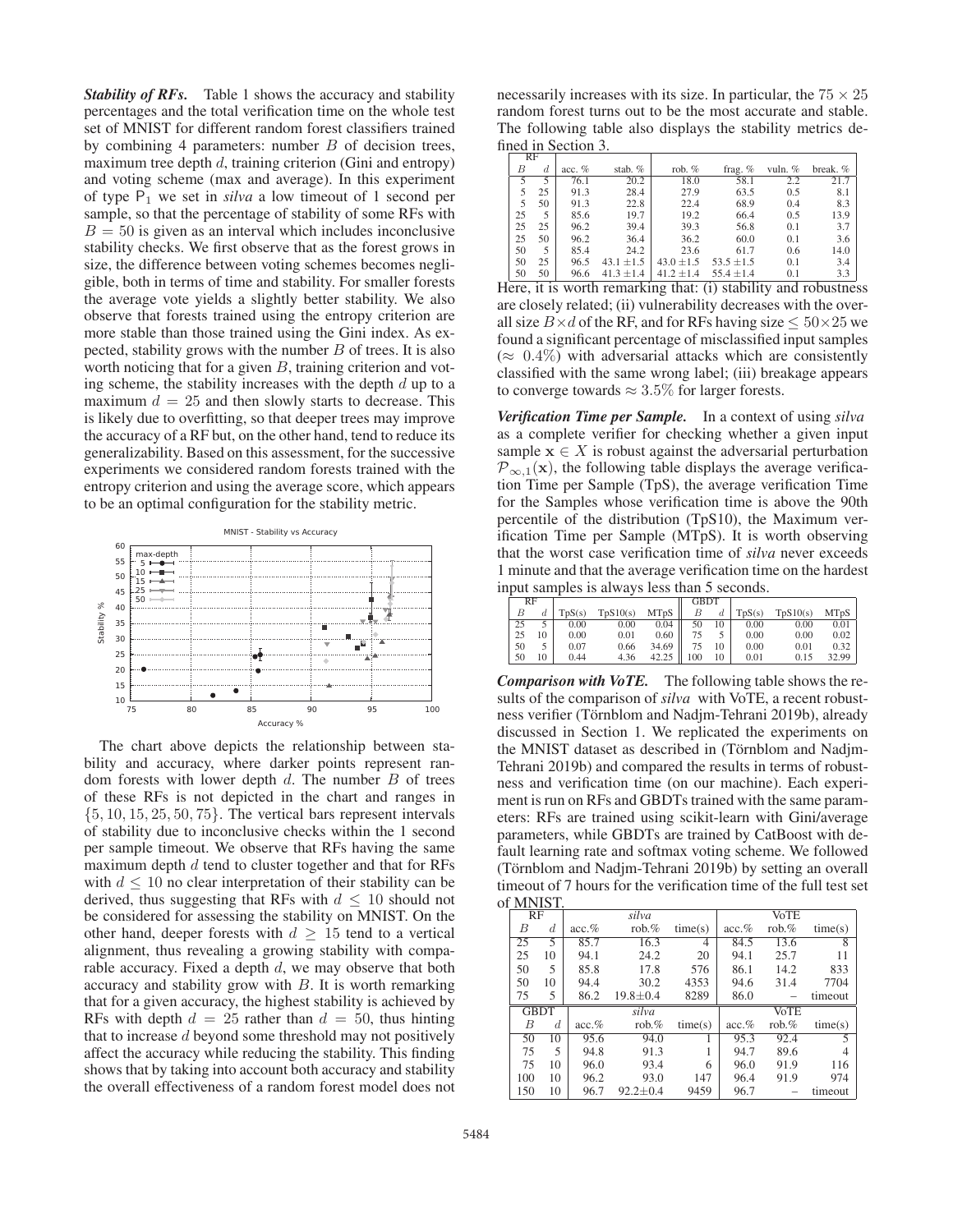The difference between *silva* and VoTE on the accuracies of the input RFs and GBDTs is negligible and due to the randomness of the learning algorithm. The difference on the robustness ratios inferred by *silva* and VoTE may reach 3.6% (for the RF  $50 \times 5$ ): the reasons why this happens are not clear and would require an in-depth inspection of the VoTE source code. Overall, it turns out that *silva* is faster than VoTE: on the larger forests verified by VoTE within 7 hours, *silva* achieves a speedup factor of  $\approx 1.7$  on the RF of size  $50 \times 10$  and of  $\approx 6.6$  on the GBDT of size  $100 \times 10$ . The table also shows that by applying a timeout of 60 seconds per sample on the RF 75  $\times$  5 and the GBDT 150  $\times$  10, *silva* is able to output in at most 2.5 hours a rather precise estimate  $(\pm 0.4\%)$  of the robustness metric for these large RF and GBDT models where VoTE exceeds the 7 hours limit.

#### 5.1 Sensorless Dataset

We also used *silva* on RFs and GBDTs trained on the Sensorless dataset from the UCI ML Repository, which has been recently used by Chen et al. (2019a) to test a robust learning method for GBDTs. Sensorless consists of 58509 vectors with 48 real features scaled in  $[0, 1]$  and with 11 possible class labels, extracted as measures of electric current drive signals. The training set of Sensorless includes 48509 samples, while its test set  $T<sub>S</sub>$  includes the remaining 10000 samples. We considered the perturbation  $\mathcal{P}_{\infty,\epsilon}$  with  $\epsilon = 0.01$ , meaning that each component of an input vector can be perturbed  $\pm 1\%$ . We loosely followed GBDTs considered by (Chen et al. 2019a), which have been trained by XGBoost with  $B \in [3, 30]$  and  $d = 6$ . The following tables summarize the results of our experiments obtained by running *silva* on a range of RFs and GBDTs trained on Sensorless, whose stability metrics and total verification times have been evaluated on the whole test set  $T<sub>S</sub>$  (vulnerability is always  $\leq 0.8\%$ ) and therefore omitted).

| RF              |                  |          |         |          |           |          |          |
|-----------------|------------------|----------|---------|----------|-----------|----------|----------|
| В               | $\boldsymbol{d}$ | acc. $%$ | stab. % | rob. $%$ | frag. $%$ | break. % | time(s)  |
| $\overline{20}$ | 5                | 89.8     | 27.9    | 27.7     | 62.1      | 10.0     | 2.89     |
| 20              | 10               | 99.6     | 22.9    | 22.9     | 76.7      | 0.4      | 19.85    |
| 20              | 15               | 99.9     | 20.3    | 20.3     | 79.5      | 0.1      | 26.23    |
| 20              | 20               | 99.8     | 17.9    | 17.9     | 82.0      | 0.2      | 21.01    |
| 25              | 5                | 89.5     | 31.3    | 31.0     | 58.5      | 10.2     | 6.23     |
| 25              | 10               | 99.6     | 24.4    | 24.4     | 75.1      | 0.4      | 62.90    |
| 25              | 15               | 99.9     | 22.2    | 22.2     | 77.6      | 0.1      | 116.50   |
| 25              | 20               | 99.9     | 18.9    | 18.9     | 80.8      | 0.1      | 85.35    |
| 30              | 5                | 90.0     | 33.6    | 33.1     | 57.0      | 9.4      | 19.68    |
| 30              | 10               | 99.7     | 26.1    | 26.1     | 73.6      | 0.3      | 213.37   |
| 30              | 15               | 99.9     | 23.8    | 23.8     | 76.0      | 0.1      | 357.25   |
| 30              | 20               | 99.9     | 20.2    | 20.2     | 79.6      | 0.1      | 532.34   |
| 35              | 5                | 89.8     | 35.2    | 34.4     | 55.4      | 9.4      | 48.05    |
| 35              | 10               | 99.7     | 26.2    | 26.2     | 73.4      | 0.3      | 832.80   |
| 35              | 15               | 99.9     | 23.9    | 23.9     | 75.9      | 0.1      | 1517.18  |
| 35              | 20               | 99.9     | 21.4    | 21.4     | 78.4      | 0.1      | 1459.36  |
|                 | <b>GBDT</b>      |          |         |          |           |          |          |
| $\overline{15}$ | 5                | 97.0     | 19.4    | 18.9     | 78.0      | 2.6      | 6.57     |
| 15              | 6                | 98.0     | 29.8    | 29.5     | 68.5      | 1.7      | 8.77     |
| 15              | 7                | 98.1     | 17.4    | 17.3     | 80.8      | 1.8      | 12.58    |
| 20              | 5                | 97.7     | 15.6    | 15.3     | 82.5      | 2.0      | 36.01    |
| 20              | 6                | 98.5     | 29.3    | 29.0     | 69.5      | 1.2      | 109.04   |
| 20              | 7                | 98.5     | 14.5    | 14.4     | 84.1      | 1.5      | 108.14   |
| 25              | 5                | 98.1     | 15.1    | 14.9     | 83.3      | 1.6      | 142.14   |
| 25              | 6                | 98.8     | 22.8    | 22.6     | 76.1      | 1.0      | 835.84   |
| 25              | 7                | 98.9     | 14.8    | 14.7     | 84.1      | 1.1      | 8202.94  |
| 30              | 5                | 98.4     | 13.8    | 13.6     | 84.8      | 1.4      | 1031.43  |
| 30              | 6                | 98.9     | 20.2    | 20.1     | 78.8      | 0.9      | 6185.99  |
| 30              | 7                | 99.1     | 13.8    | 13.7     | 85.3      | 0.9      | 24699.30 |

| RF |    |        |          |                      | <b>GBDT</b>    |   |        |          |             |
|----|----|--------|----------|----------------------|----------------|---|--------|----------|-------------|
| В  |    | TpS(s) | TpS10(s) | MTpS $\parallel$ B d |                |   | TpS(s) | TpS10(s) | <b>MTpS</b> |
| 30 | 15 | 0.04   | 0.34     | 6.61                 | -25            | 6 | 0.08   | 0.77     | 12.72       |
| 30 | 20 | 0.05   | 0.51     | 65.73                | $\parallel$ 25 |   | 0.82   | 8.12     | 1354.88     |
| 35 | 15 | 0.15   | 1.47     | 68.11                | 30             | 6 | 0.62   | 5.94     | 93.74       |
| 35 | 20 | 0.15   | 1.41     | 68.42                | 30             |   | 2.47   | 24.43    | 828.23      |

From this set of experiments for the  $\pm 1\%$  perturbation, the most significant observations are as follows: (i) RFs are more accurate, stable and faster to verify than GBDTs; (ii) stability of RFs decreases by increasing the depth  $d$  and increases by increasing  $B$ ; stability of GBDTs decreases by increasing B and initially increases and reaches a maximum for  $d = 6$  then decreases by increasing d; (iii) by combining accuracy and stability, the  $35 \times 10$  RF appears to be an optimal model although the  $20 \times 15$  RF already provides a very close performance, while the  $20 \times 6$  and  $25 \times 6$  GBDTs appears to be optimal; (iv) some input samples of GBDTs with  $d = 7$  may be harder to verify and may reach a verification time of  $\approx 23$  minutes; it turned out that, resp., 99.79% and 99.05% of the samples in  $T_s$  for, resp., the 25  $\times$  7 and  $30 \times 7$  GBDTs are verified in less than 30s, while 0.08% and 0.26%, resp., required more than 300s (and less than, resp., 23m and 14m); in complete oblivious trees used in GBDTs trained by CatBoost the number of reachable leaves is significantly higher than in RFs and this could explain why some sporadic input samples of GBDTs are harder to verify.

## 6 Future Work

We believe that this work represents a step forward in applying formal verification methods to machine learning models, in particular a very well known program analysis technique such as abstract interpretation. As a benefit of this principled approach, we singled out the role of abstract interpretation for designing a complete verifier of robustness properties of decision tree classifiers. We envisage that more advanced techniques could be used for abstracting combinations of paths in different decision trees, as those successfully applied in static program analysis (e.g. trace partitioning (Rival and Yi 2020, Section 5.1)). We also plan to resort to abstract interpretation in order to train decision tree classifiers which are provably robust, namely, to apply abstract interpretation to training algorithms rather than to trained classification algorithms, similarly to the approach of (Mirman, Gehr, and Vechev 2018) for training provably robust neural networks.

## Acknowledgments

The doctoral fellowship of Marco Zanella is funded by Fondazione Bruno Kessler (FBK), Trento, Italy. This work has been partially funded by the University of Padova, under the SID2018 project "Analysis of STatic Analyses (ASTA)" and by the Italian Ministry of Research MIUR, under the PRIN2017 project no. 201784YSZ5 "AnalysiS of PRogram Analyses (ASPRA)".

### References

Anderson, G.; Pailoor, S.; Dillig, I.; and Chaudhuri, S. 2019. Optimization and abstraction: A synergistic approach for analyzing neural network robustness. In *Proc. 40th ACM Conf. on Programming Language Design and Implementation (PLDI 2019)*, 731–744.